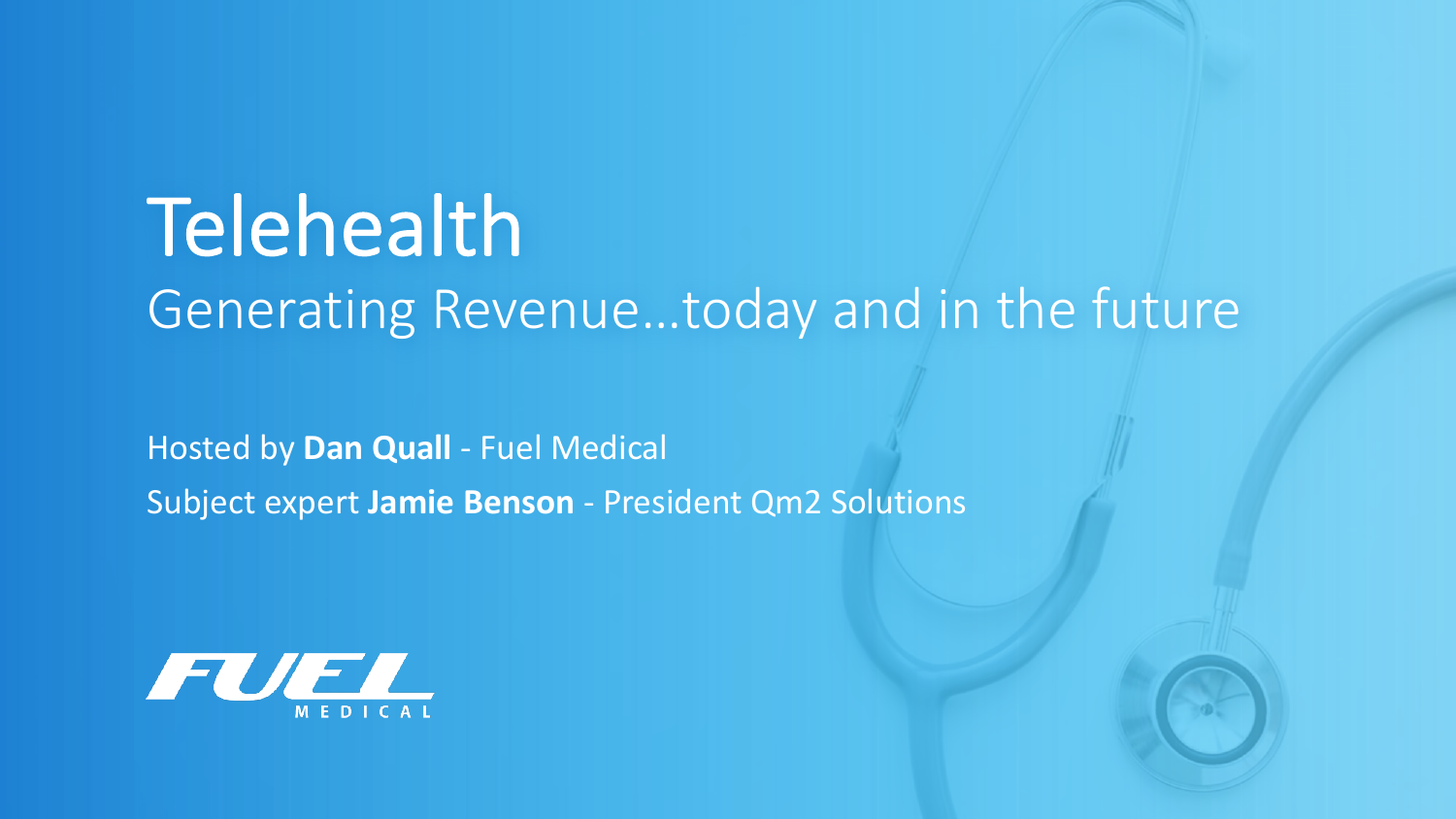### About Our Webinar Hosted by Dan Quall

#### How can I begin to use telehealth today.

Subject expert –

Jamie Benson, President Qm2 Solutions

#### **Resources available:**

[Covid-19.fuelmedical.com](https://fuelmedical.com/)

[KZA.com](https://www.karenzupko.com/)



COVID-19 is a worldwide pandemic that struck our businesses very quickly. leaving little time to prepare for what is ahead. Whether you've adopted a telemedicine model or limited your services to curbside pickup/drop off, we hope you'll find value in the tools to assist your business through these challenging times.

This website is organized with resources to assist your practice through the current state of the COVID-19 pandemic, preparation to reopen your doors and tools to strengthen your business when returning to normal operations.

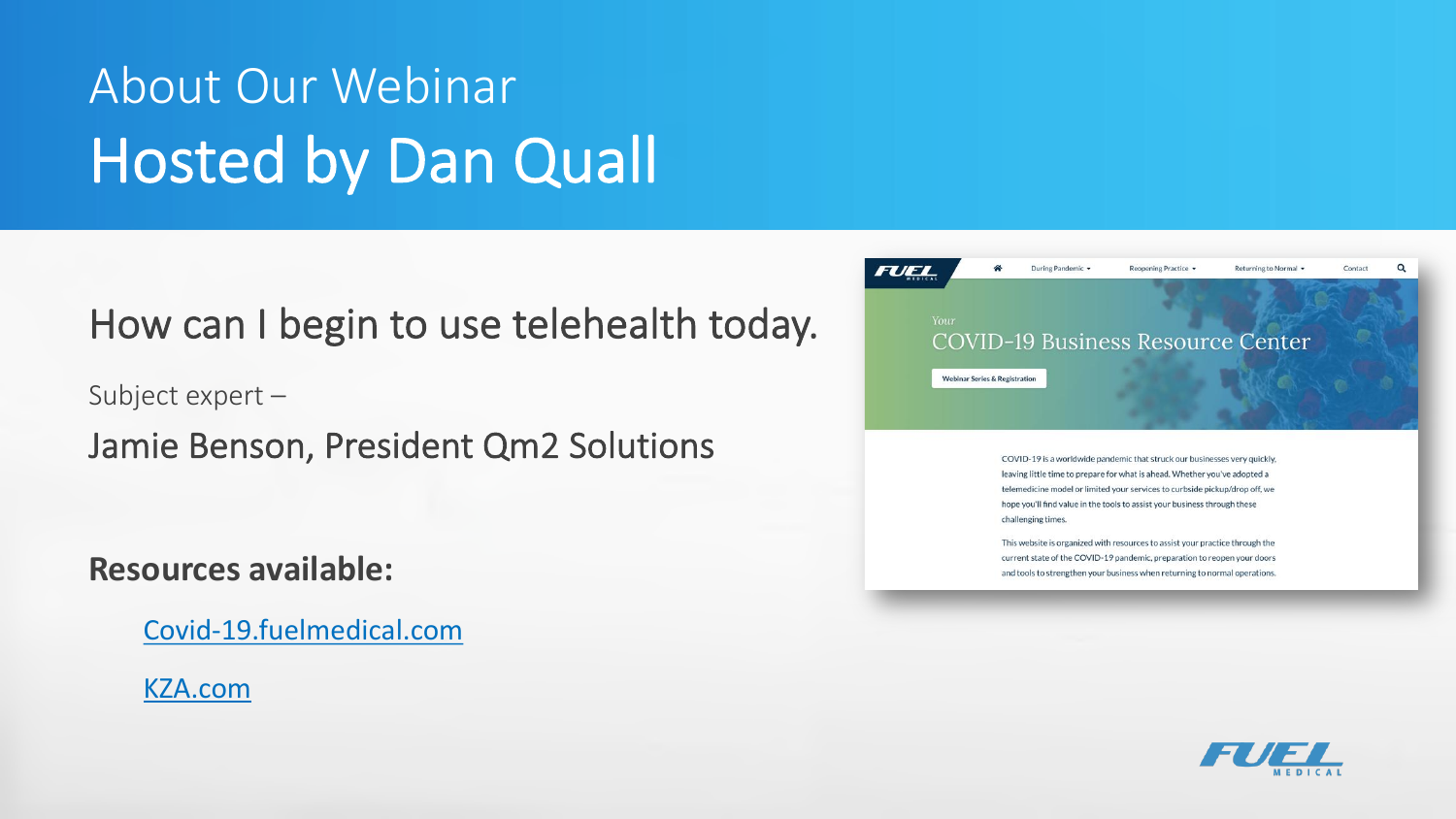### Links for Information on the Fuel Web Site

- **► HIPAA:** US Department of Health and Human Services [Click](https://www.hhs.gov/hipaa/for-professionals/special-topics/emergency-preparedness/notification-enforcement-discretion-telehealth/index.html)
- ü **Medicare:** Provider Fact Sheet [Click](https://www.cms.gov/newsroom/fact-sheets/medicare-telemedicine-health-care-provider-fact-sheet)
- ü **General COVID-19 Information:** American Speech-Language-Hearing Association [Click](https://www.asha.org/About/Coronavirus-Updates/)
- ü **State Policies:** American Speech-Language-Hearing Association [Click](https://www.asha.org/uploadedFiles/State-Telepractice-Policy-COVID-Tracking.pdf)
- ü **Commercial Insurance Polices:** American Speech-Language-Hearing Association [Click](https://www.asha.org/uploadedFiles/COVID-19-Commercial-Insurance-Telepractice-Policy-Tracking.pdf)
- ü **CMS Telehealth Codes -** [Click](https://www.cms.gov/Medicare/Medicare-General-Information/Telehealth/Telehealth-Codes)

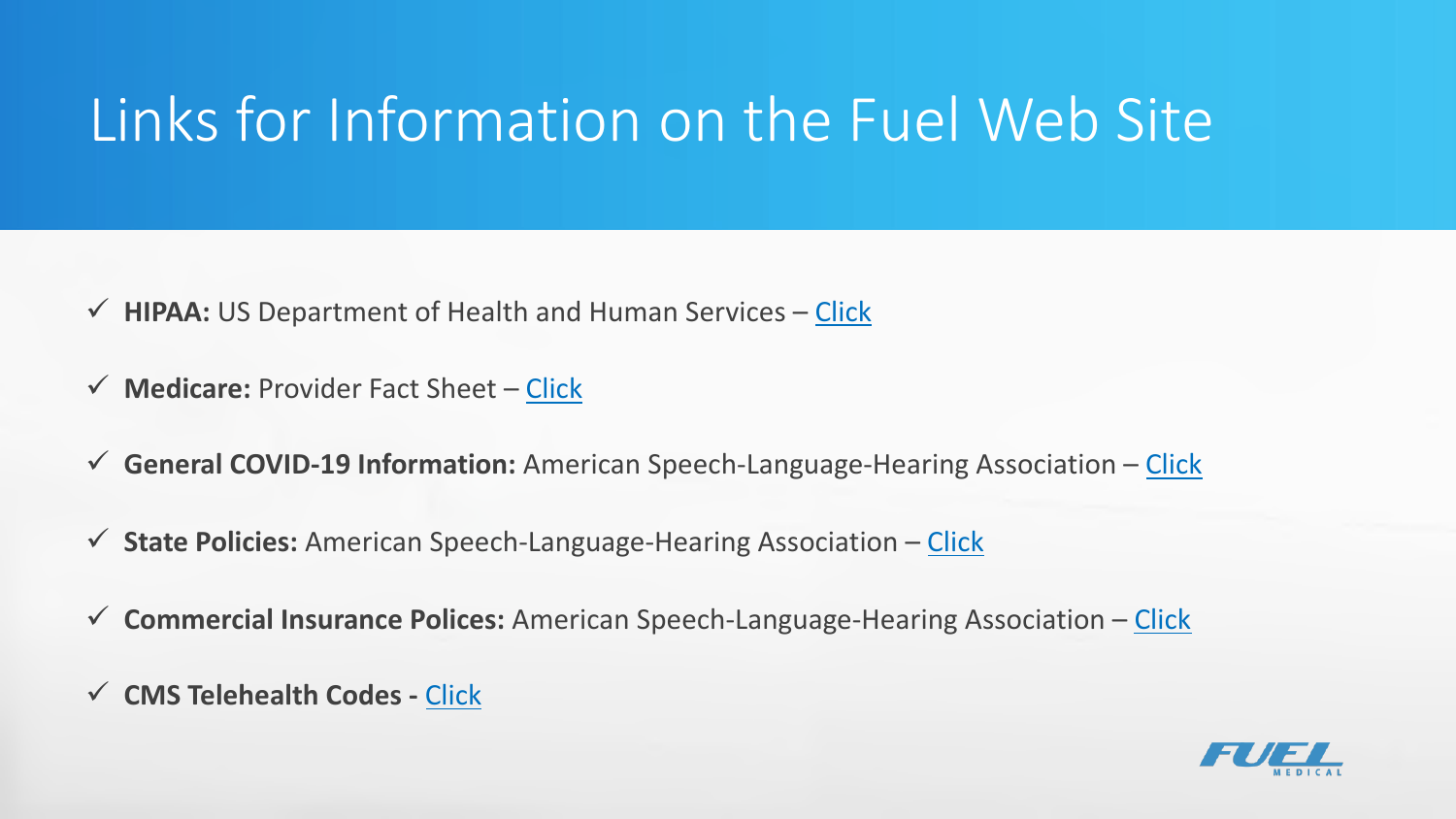### Telehealth Strategy: Right patient, right treatment at the right time…and right tool.

- Urgent: Patients with active illness needing your help the most. How do you continue to meet the needs of clinically acute patients while maintaining the business of medicine?
- PRN: Patients with subacute "PRN", chronic medical issues. How do you address patients with chronic or stable illnesses who are not severe but are fits low intensity care.
- Long Term: Develop service lines growing market share and increase patient services but are not dependent immediate geography and physician time.

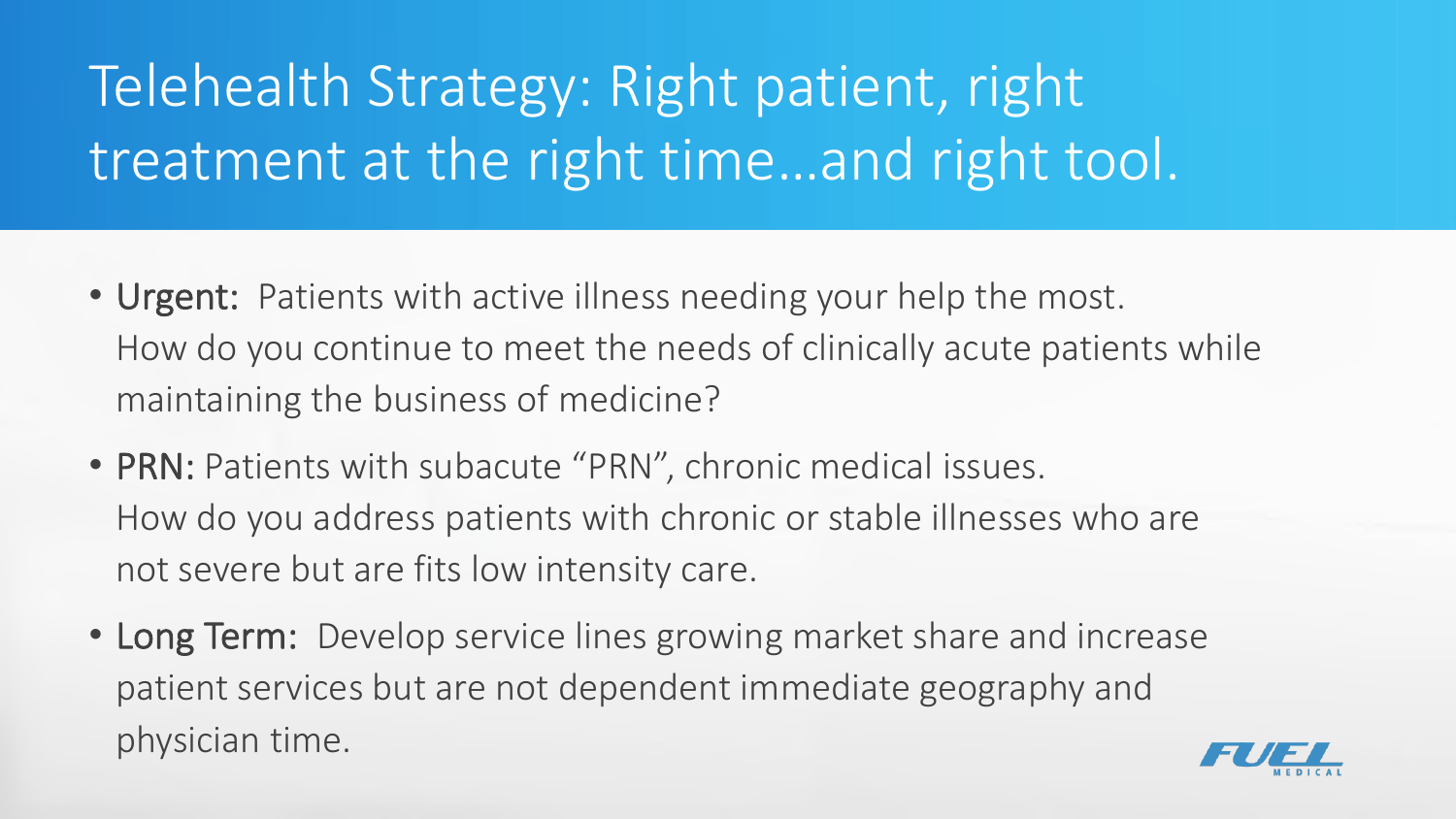### E-Visits and Telemedicine

- March 6 Congress passed the Coronavirus Preparedness and Response Supplemental Appropriations Act, allowing for Medicare to pay for office, hospital, and other visits furnished via telehealth across the country and including in patient's places of residence
- March 17 OIG states will not enforce requirements for patient cost sharing during the crisis (co-insurance and co-payments by patients) [Link](https://www.oig.hhs.gov/fraud/docs/alertsandbulletins/2020/factsheet-telehealth-2020.pdf)
- March 19 HHS temporarily softens HIPAA requirements to allow the use of commercial video conferencing systems and Waives Rural Requirements for Telemedicine during the crisis [Link](https://www.hhs.gov/hipaa/for-professionals/special-topics/emergency-preparedness/notification-enforcement-discretion-telehealth/index.html)
- March 30 CMS allows billable telephone visits
- March 30 "incident to" billing for telehealth E&M visits.

<https://www.cms.gov/files/document/covid-19-physicians-and-practitioners.pdf>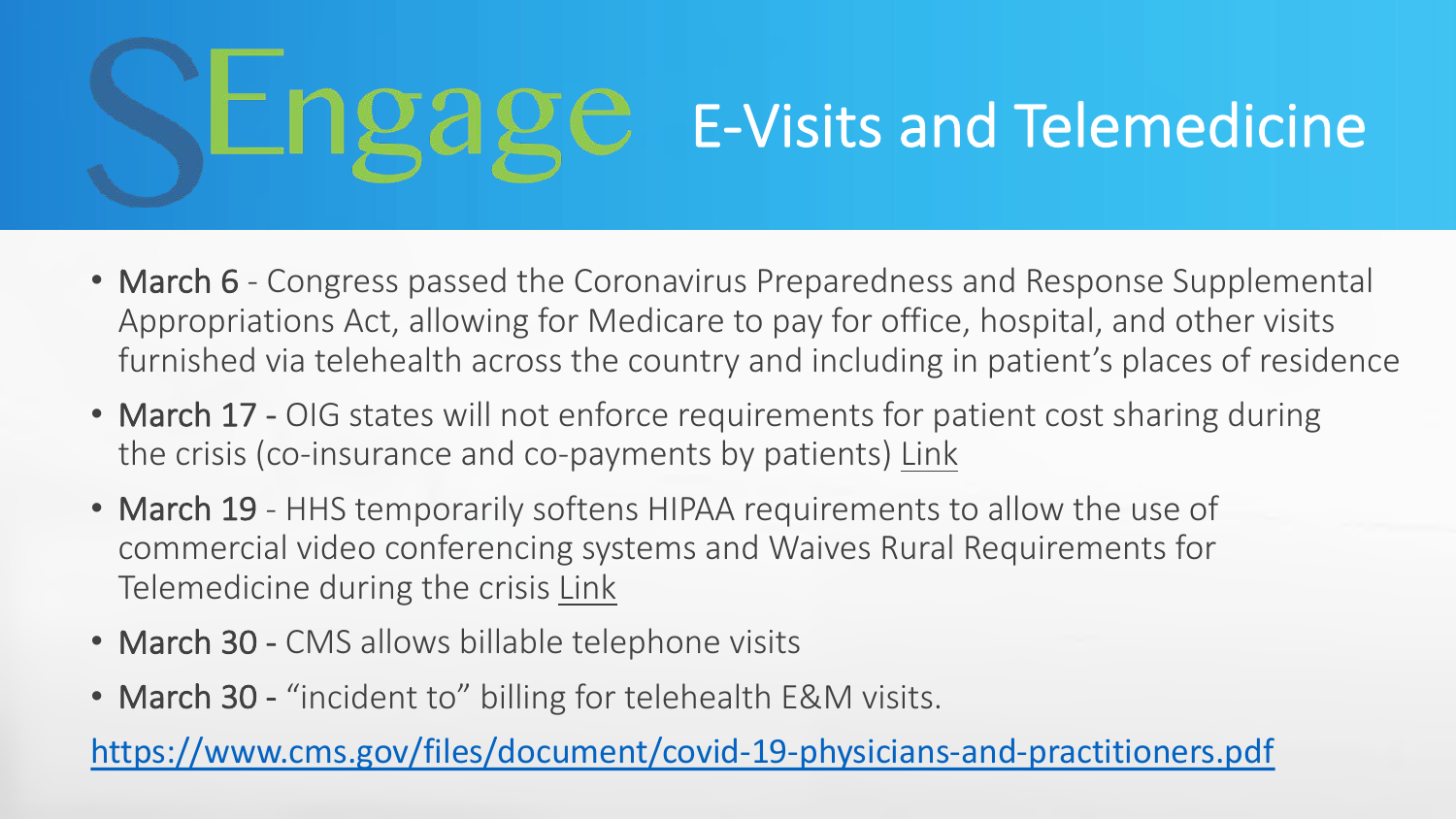# Telehealth

#### **Telemedicine**

Uses real time video and audio New and Established Most Acute and Complex

#### E-visit

**Asynchronous v**isits where patient sends info into provider who responds in their own time. Patients type information through a secure web based application.

New\* and Established patients Sub Acute "PRN" (seeks service when needed)

#### Telephone Visit

Synchronous visit via telephone when provider conducts e and m visit without video to a patient on the phone. New\* and Established patients

#### Virtual Check-in

Real time visit of patient not seen in the last 7 days, who corresponds using video, still images, and or telephone. Cannot schedule a visit within 24 hours.

> New\* and Established Provider Driven

\*New Changes as of 3/30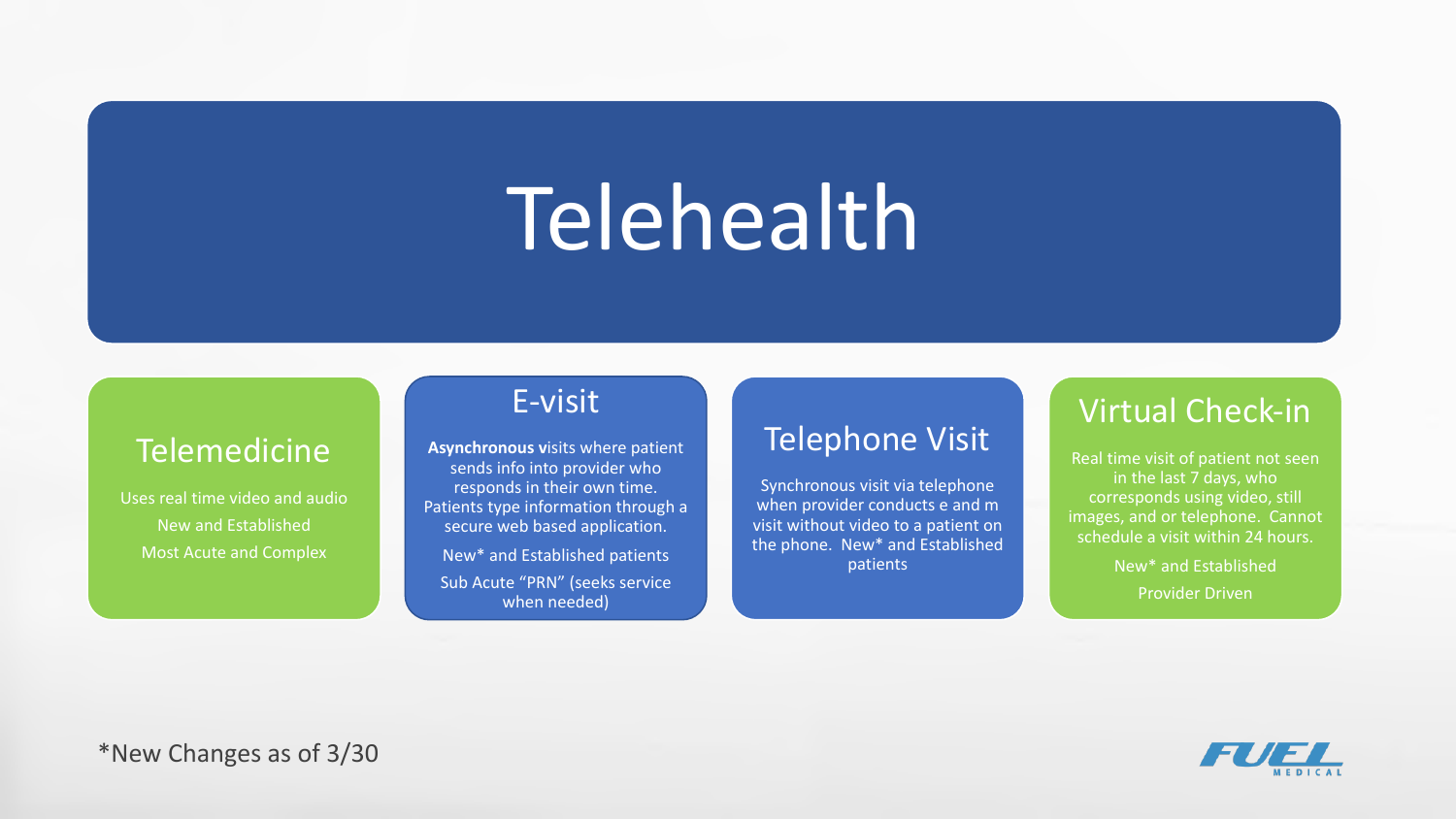### Telemedicine Visits: Most Acute and Complex

#### *Real time voice and video clinic visits* **99201-99215**

Physician E&M Code with location modifier

**Good News:** Fee Schedule same as in office visits. Highest level of interaction with patient.

**Bad News:** Staff to organize, matching technology with the patient, need to coordinate schedule and completed within an appointment.



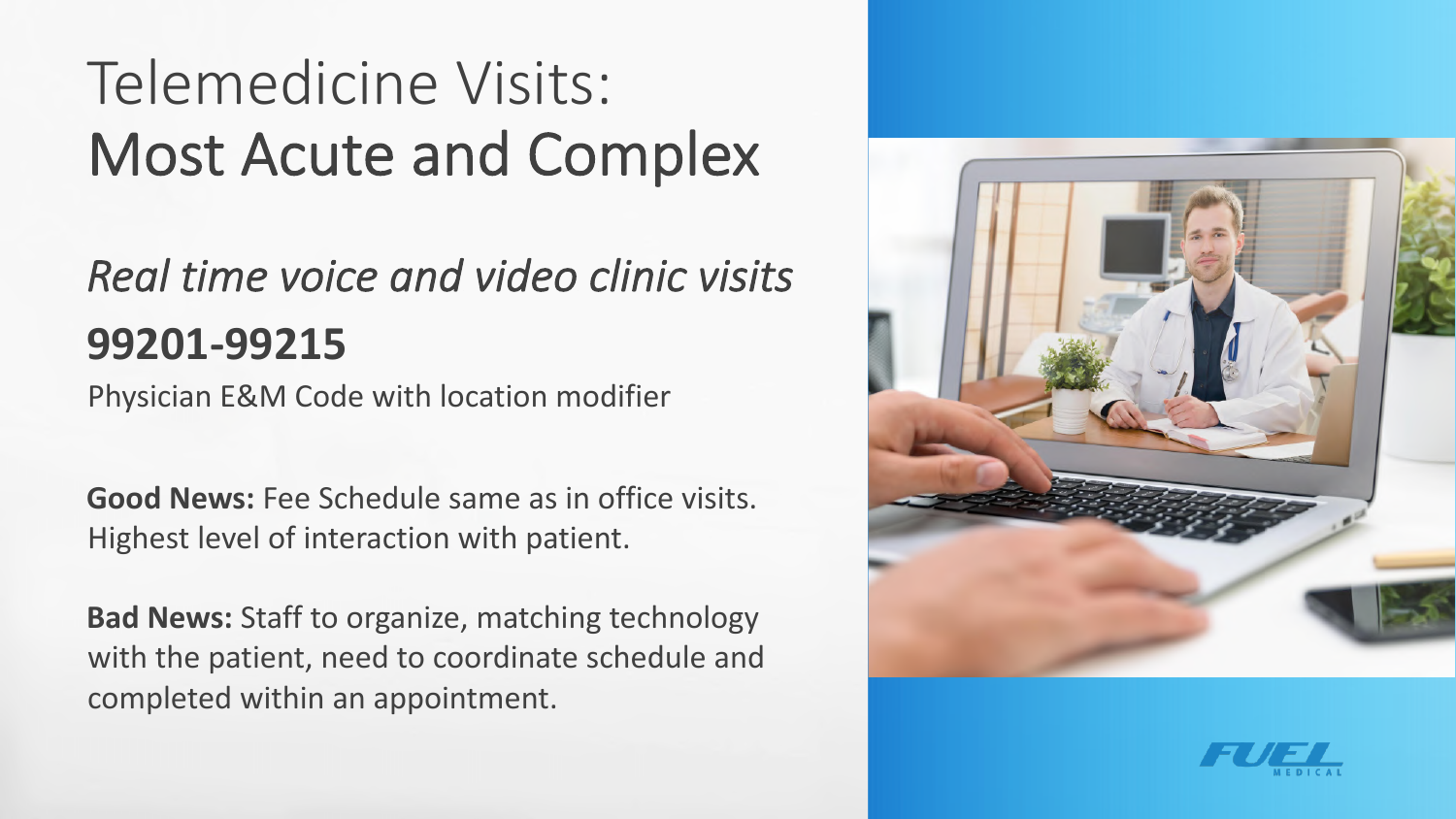## E-Visits: Sub acute "PRN"

Patient initiates **asynchronous** E&M via a secure application *(though provider can notify patient of the option)*

- 99421-99423
- Physician bills based on time spent reviewing patient submitted information and any other time with medical decision making. (Including talking to patients on the phone.)

PRO: Connect to large number of patients with little staff time; Billable opportunity by accepting patient questions and information via the phone and completing other patient followup; Identifies acute issues for telemedicine or in clinic visits



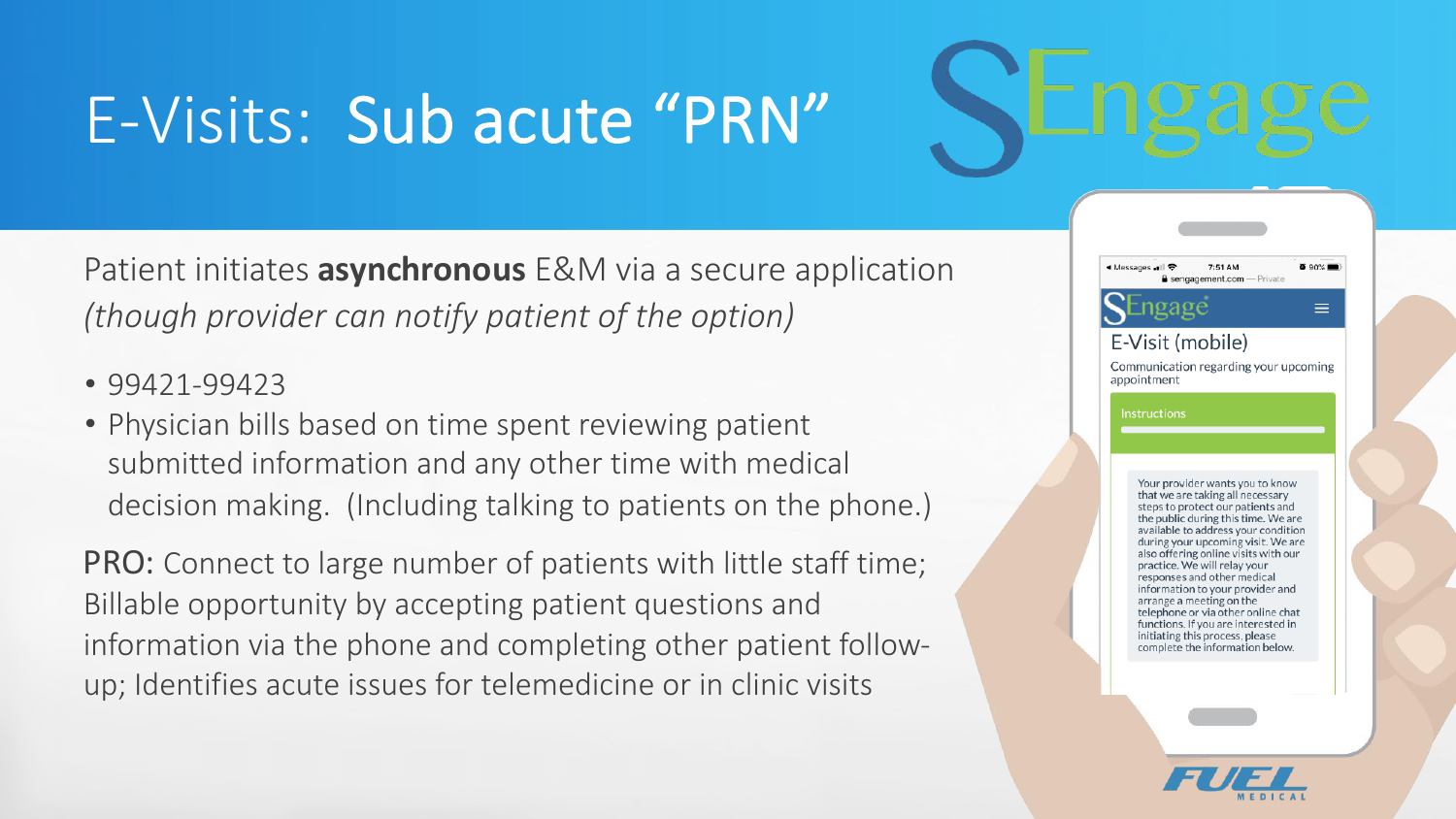### Phone Visits: Lowest Tech Fastest to Market

#### *Real time voice E & M visit*

- 99441-99443
- Physician (or CMS billable provider) bills based on the time directly interacting with the patient and Involves medical decision making and/or care coordination.
- Pros: Easy for clinic and patient. No new technology required.
- Con: Lower RVU, lack of visual, requires a real appointment.



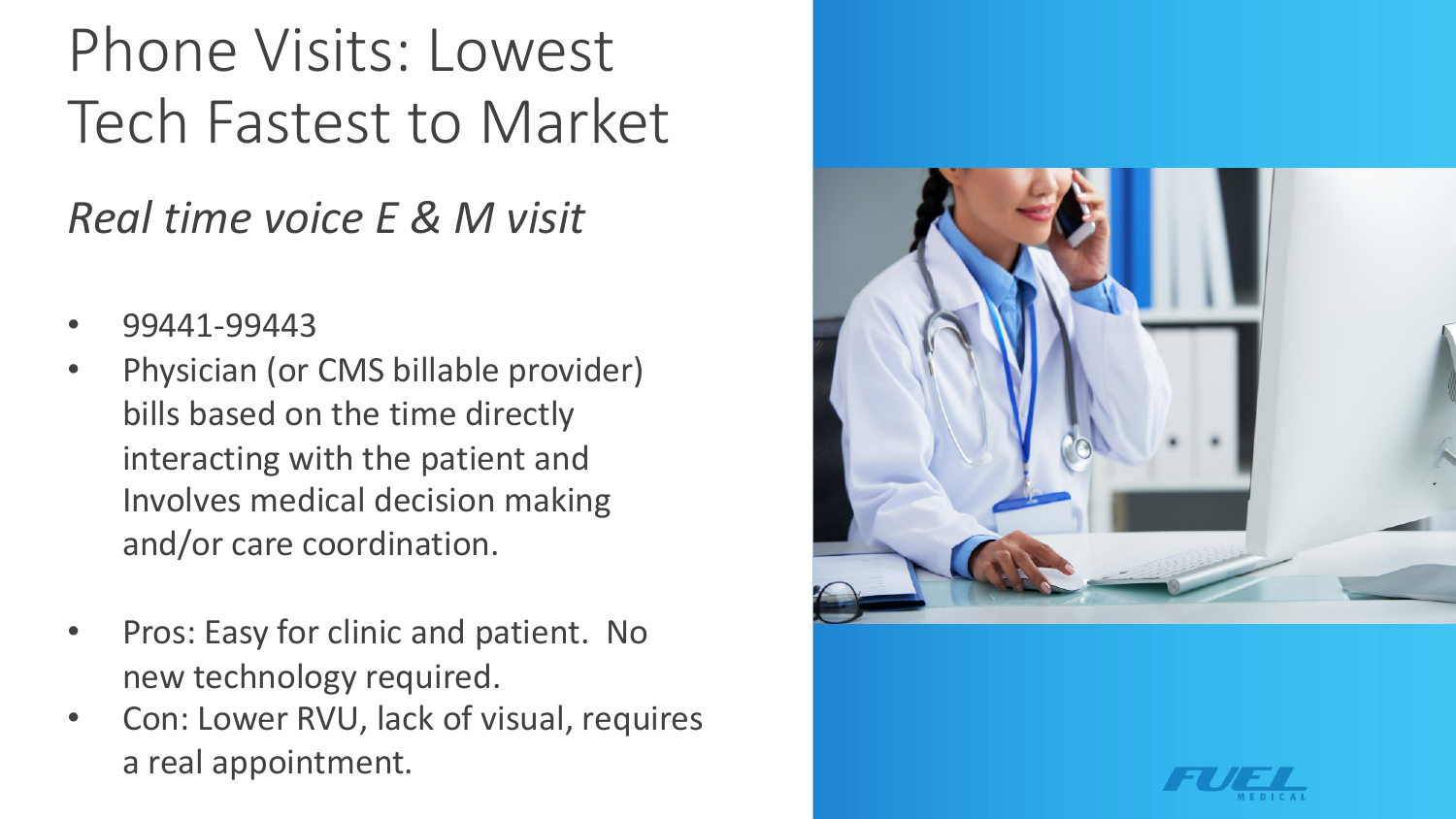### Where do you start?

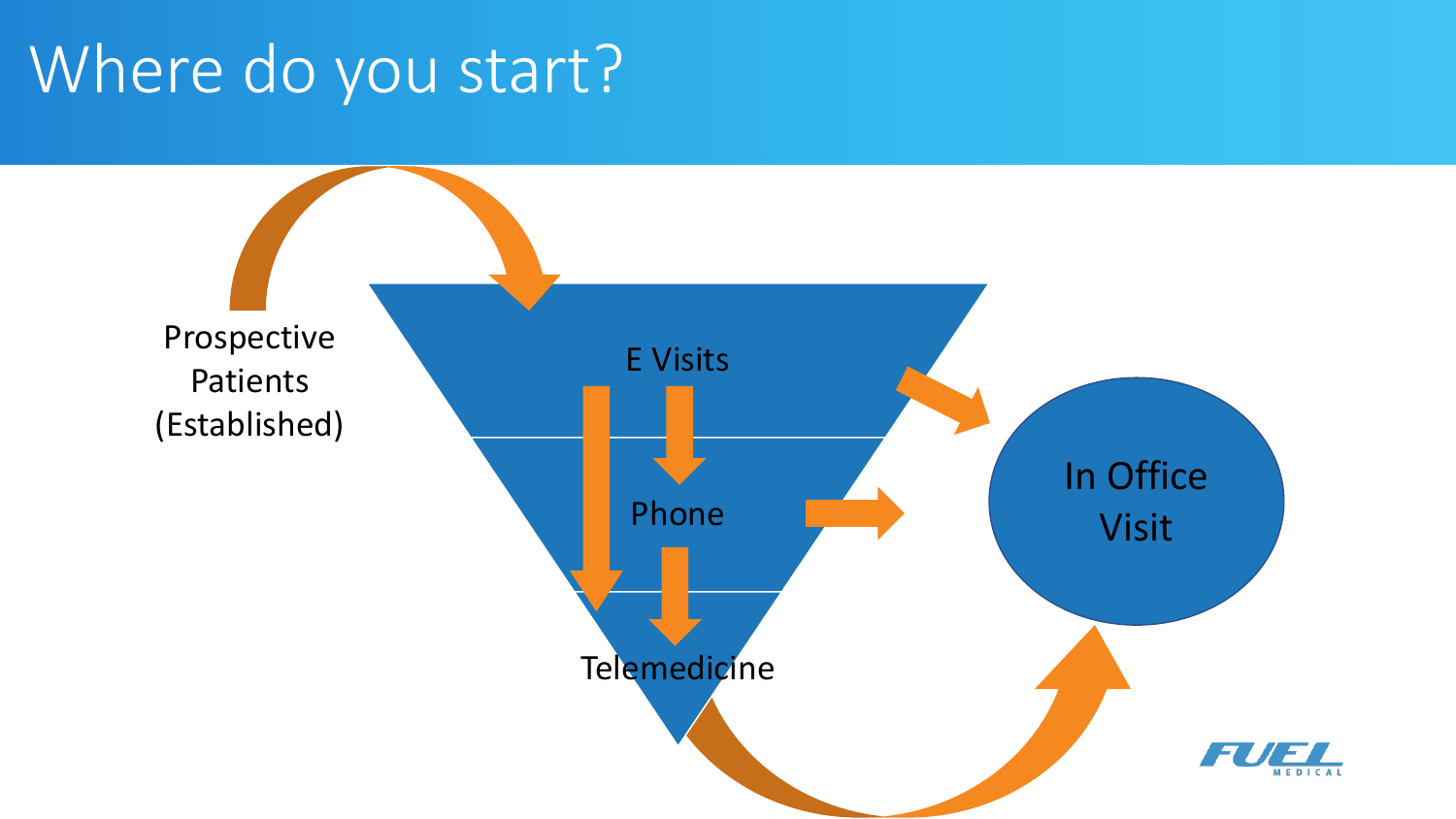### What does this mean to your practice?

- Practice reaches out to 12,000 patients via email announcing E Visit Service.
- Within 2 days, practice receives 700 patient E Visits from their established patients.
- 150 report, they are fine and not needing service.
- 550 report they are no better, or worse and would like follow-up and included relevant information about their current condition. Symptoms, pain, duration, etc.
	- 300/550 have sub acute issues, their provider reviews other records and patient history, and completes medical decision making leading to prescriptions, referrals, or scheduled follow-up clinic visit.
	- 250/550 patients are viewed with acute issues where a more comprehensive evaluation is required via in clinic or telemedicine visit. Staff follow-up with directly with patients, scheduling 200 telemedicine or (office visits), with 50 scheduled for on site evaluation.

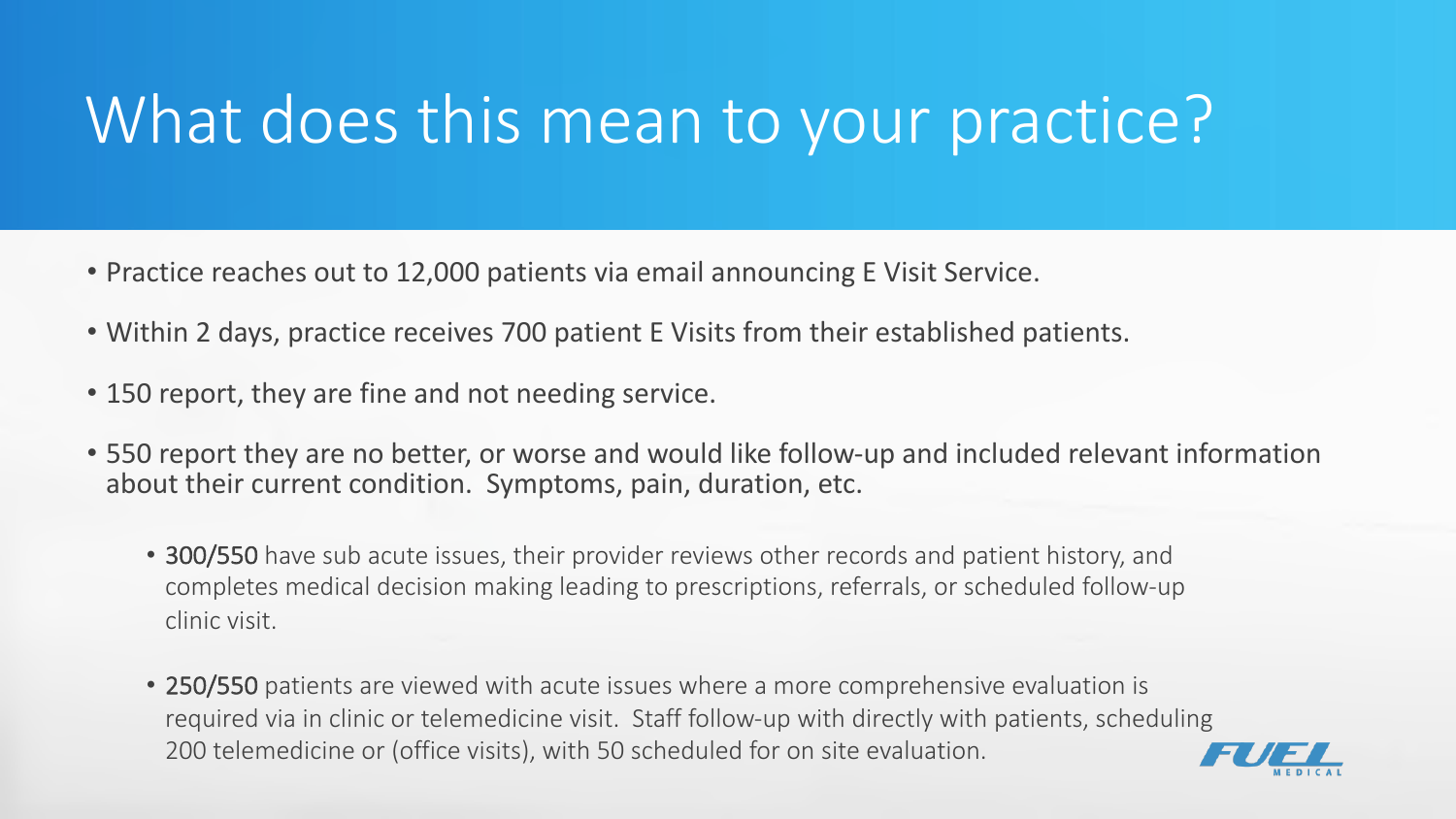# Example of your financial impact based on experience *(using approximate CMS fee schedule estimates ONLY)*

- 300 sub acute PRN patients completing e visits *(record review and/or phone)*
	- 75 patients were 5 minutes (<11 minutes) CMS billing ~\$18/visits. (\$1350)
	- 150 patients were 13 minutes (<21 minutes) CMS billing ~\$30/visit (\$4500)
	- 75 patients were 22 minutes (>21 minutes) CMS billing ~\$50/visit (\$3750)
- 250 acute patients requiring more urgent follow-up
	- 200 patients were scheduled for Telemedicine visits billed a level 3 code ~\$75/visit (\$15,000)
	- 50 patients were scheduled for in office visits with office diagnostics. E&M Code plus other diagnostics. ~\$500/visit (\$25,000)
- Total Telehealth Revenue from starting with e visits \$49,600

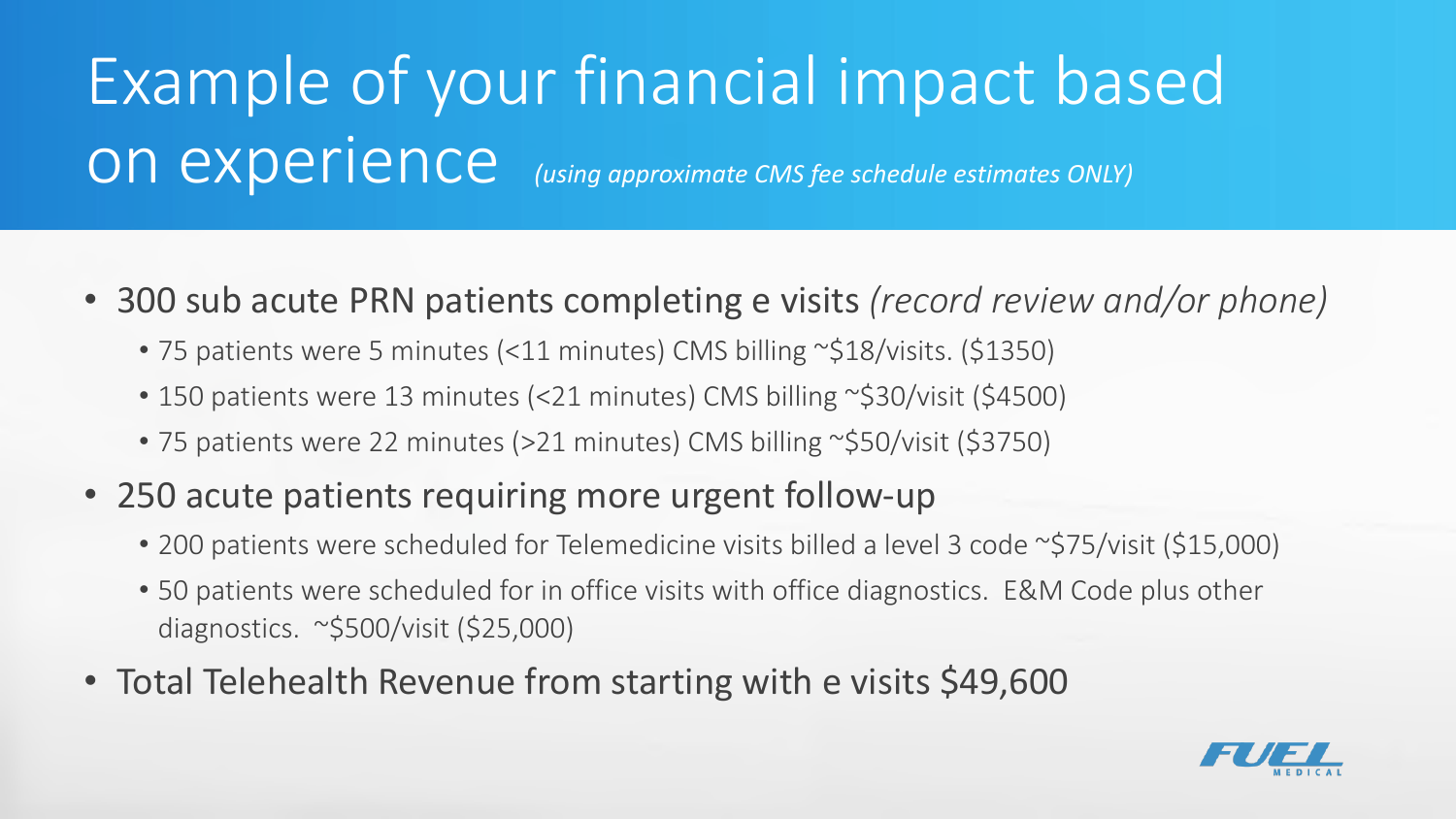# Billing codes: Please seek coding advice from experts!

#### • Telemedicine visits 99201-99215

Billed like traditional office visits with place of service modifier. Document what you do to justify the level of visit.

#### • E Visits: 99421-99423

- Online digital evaluation and management service, for an established patient, for up to 7 days, cumulative time during the 7 days; 5–10 minutes (99421); 11-20 minutes (99422); 21 or more minutes (99423).
- None and m billable clinicians speech paths, PT, etc (excludes Audiologists)
- G2061, G2062, G2063 same time requirements.
- Telephone 99441-99443

Same time and documentation requirements E Visits.

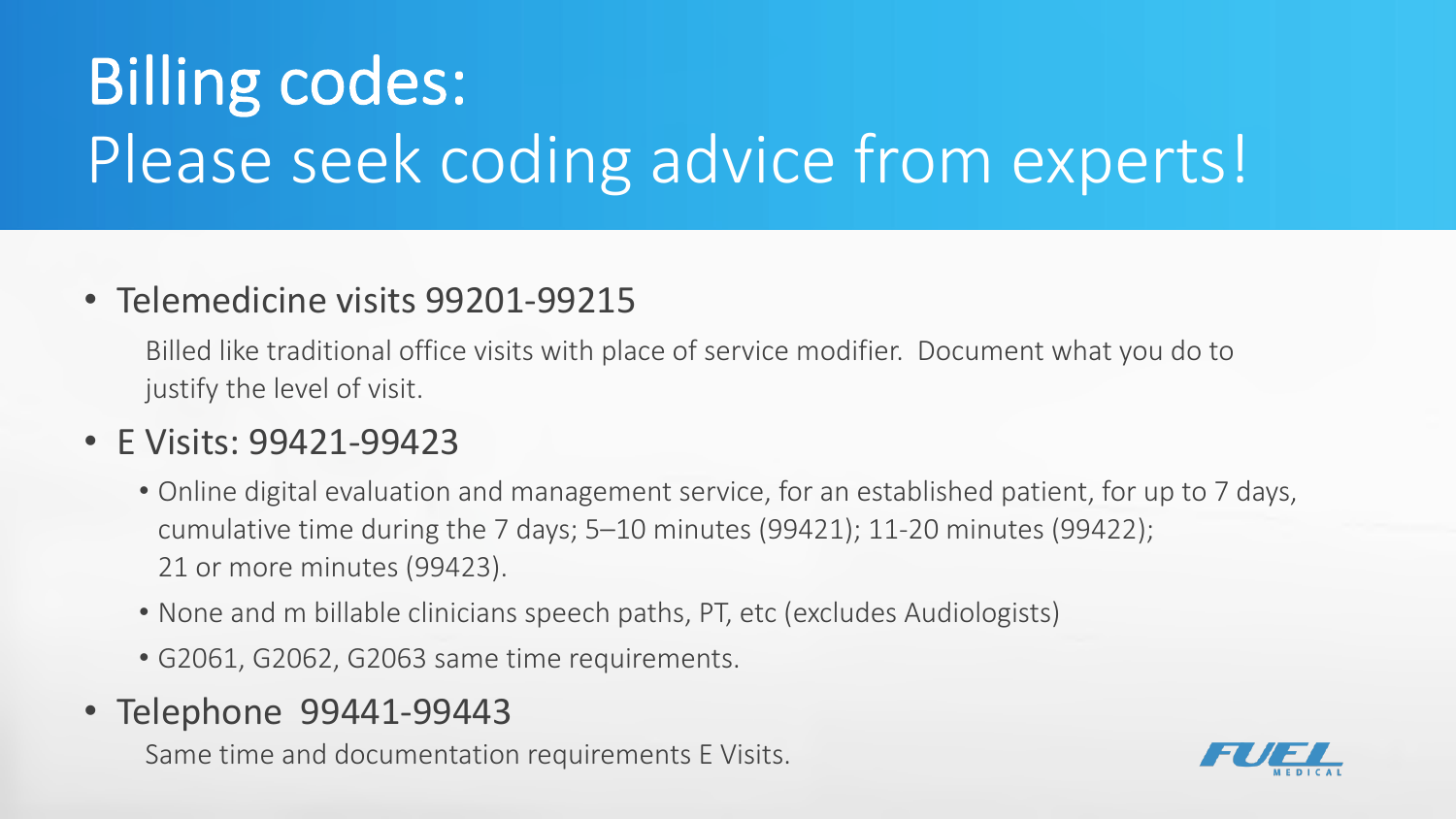### Next Step

- 1. Review your current strategy to connect to Urgent, PRN, and long-term strategic opportunities. (We want to help!)
- 2. Launch tools to identify telemed patients, connect patients to E Visits and phone treating PRN patients. (QM2 Solutions)
- 3. Using existing EMR and other patient databases to develop targeted patients.
- 4. Develop communication and marketing plans to patients, providers and other stakeholders.
- 5. Load patients for electronic communication connecting patients to your portal or other delivery channel.
- 6. Based on patient response schedule phone calls and telemed visits.
- 7. Complete Visits
- 8. Bill for what you do and document.

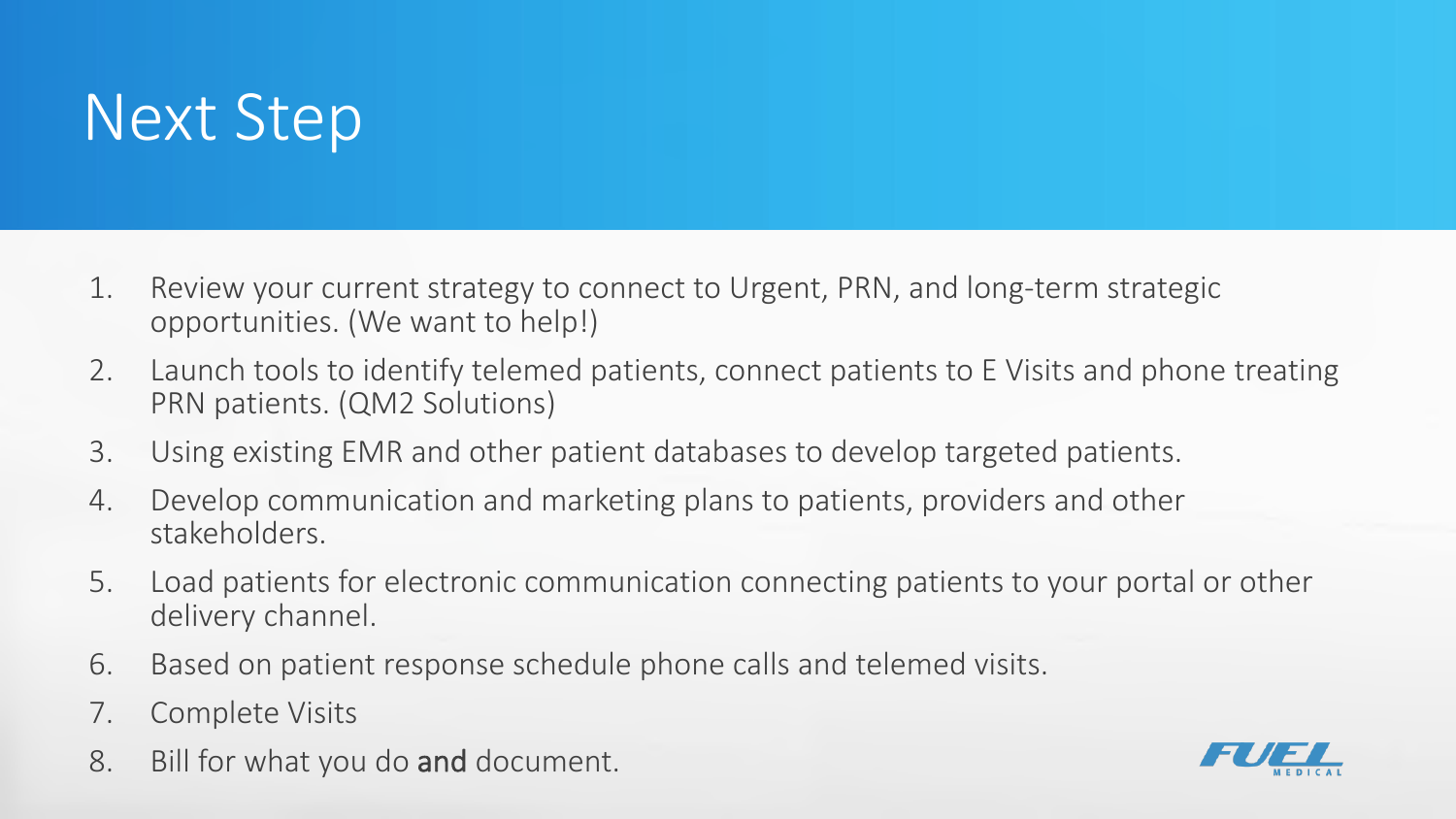# Platforms a part of your telehealth program

- SEngage or EMR Portals
- Your EMR patient data…Run reports of patients needing you.
- Telemedicine platforms
	- Law and HIPAA
		- Skype
		- FaceTime
		- Google Hangouts
	- Established Players
		- Doxy.me
		- Thera-LINK
		- SimplePractice

*(Use this as a period of discovery.)*

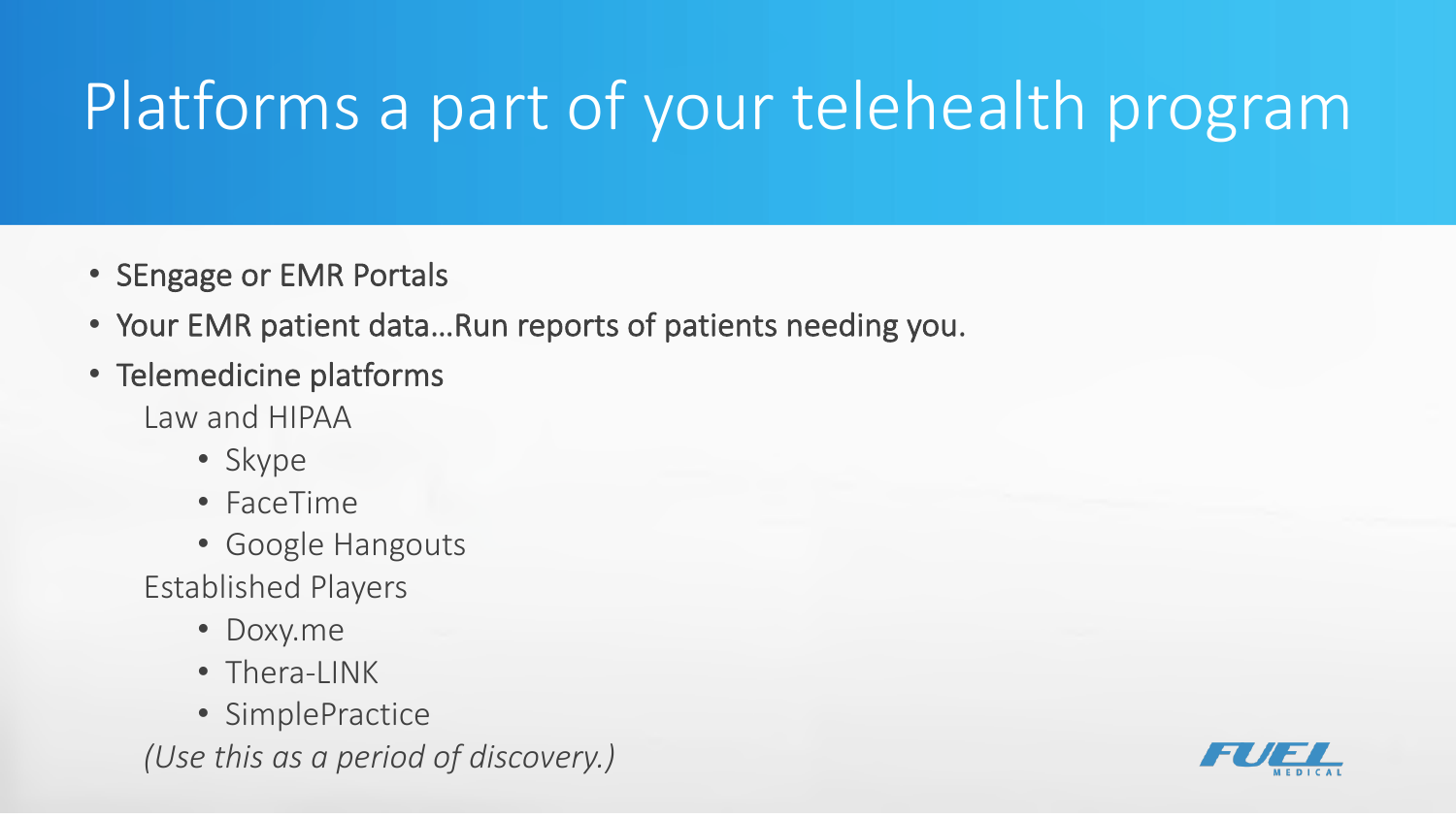# Don't forget your people

Develop your protocols (check out protocols on the Fuel website)

- Train your staff on the technologies
- What is the big why behind your telehealth program

Communication plan with patients, staff, and providers: Get the word out that you are open and helping patients.

#### Develop a plan by department

- Allergy (Asthma)-reach out and messaging
- Hearing Aid patients
- Sinus patients
- Cancer patients
- Pediatric Patients
- Sleep Patients
- Patients with COV symptom concerns

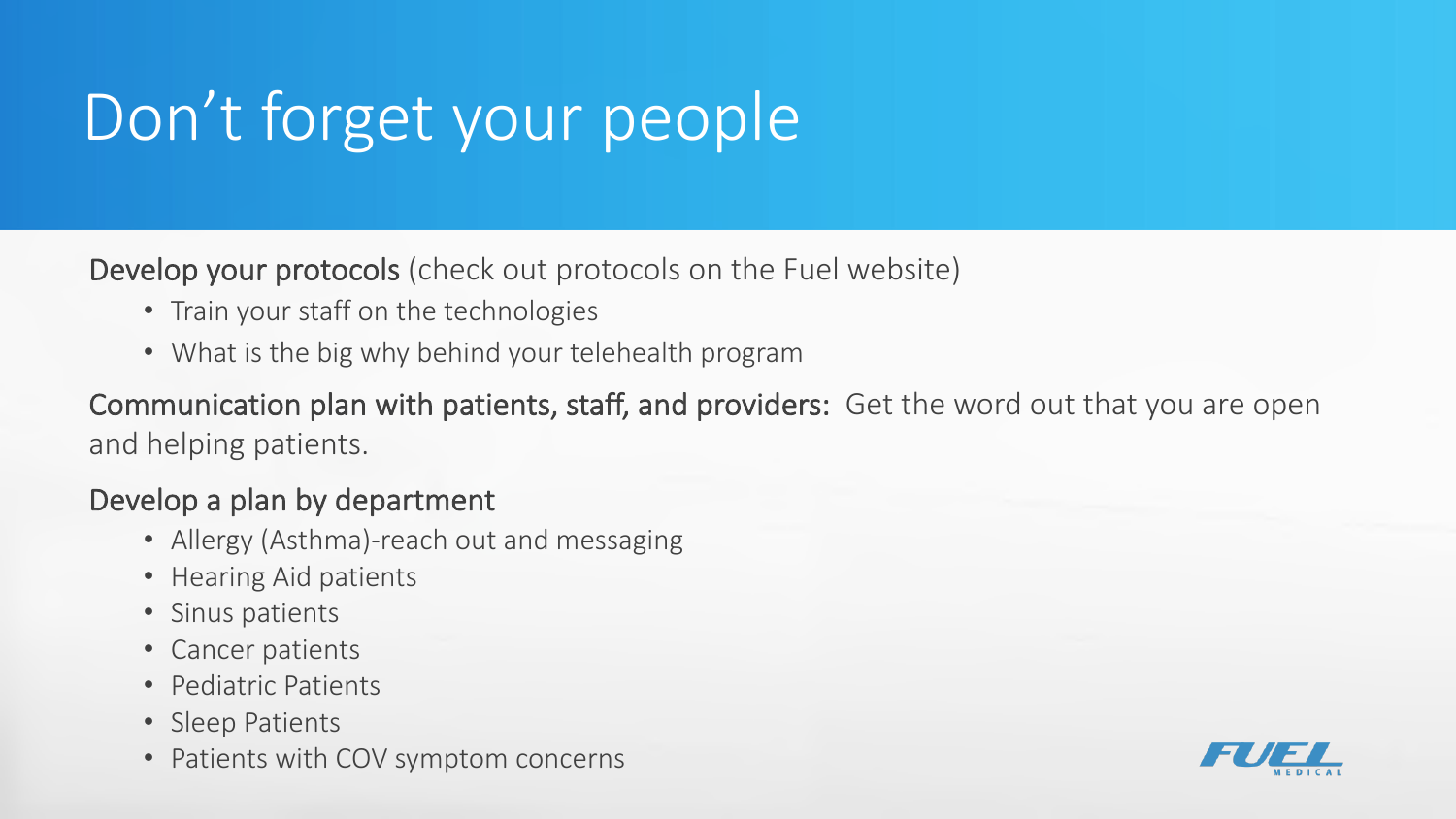#### Other resources

#### Fuel Medical – [FuelMedical.com](https://fuelmedical.com/)

KZA – [KarenZupko.com](https://www.karenzupko.com/)

Search for Telehealth Solutions Center



COVID-19 is a worldwide pandemic that struck our businesses very quickly, leaving little time to prepare for what is ahead. Whether you've adopted a telemedicine model or limited your services to curbside pickup/drop off, we hope you'll find value in the tools to assist your business through these challenging times.

This website is organized with resources to assist your practice through the current state of the COVID-19 pandemic, preparation to reopen your doors and tools to strengthen your business when returning to normal operations.

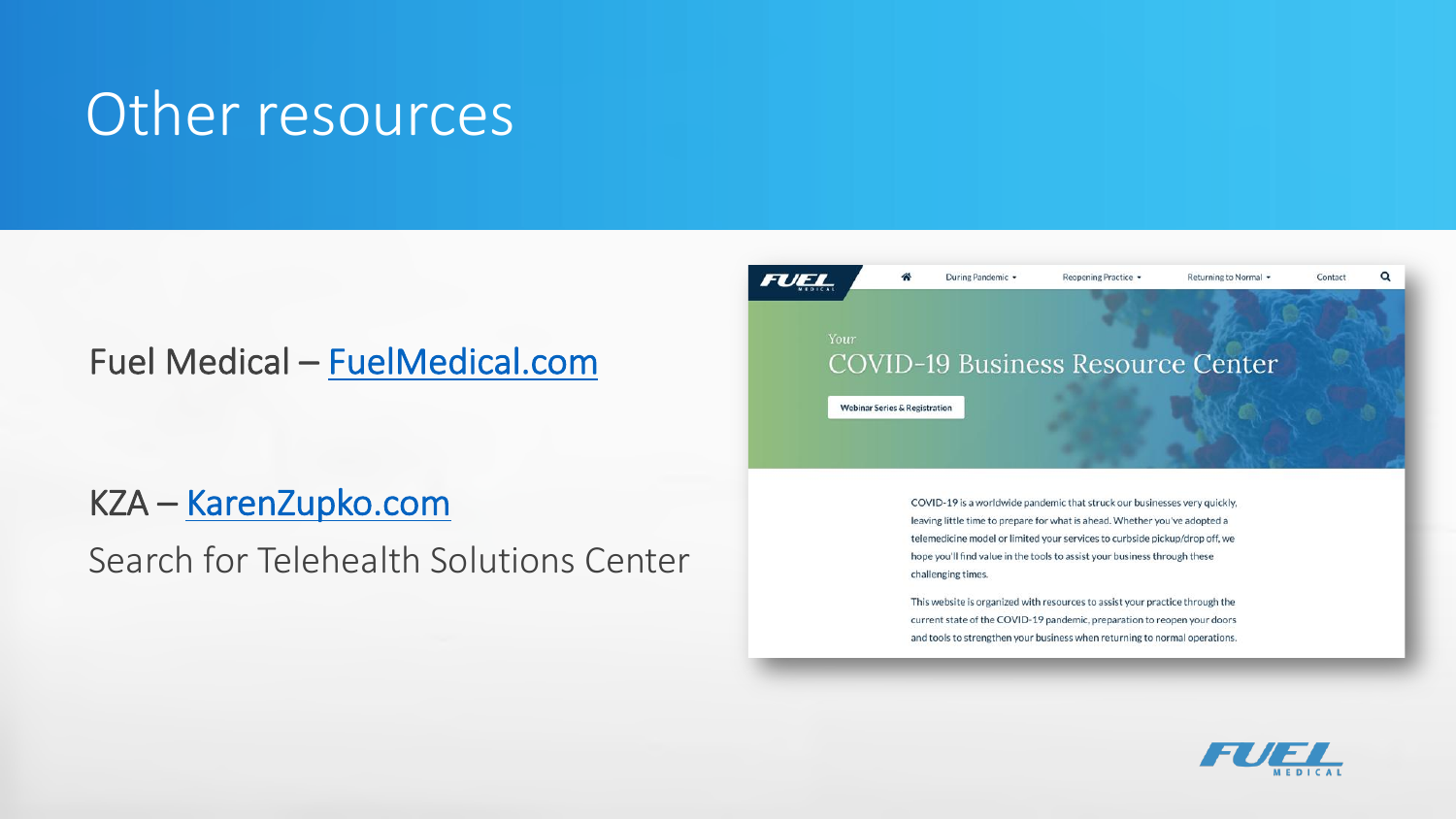### Links for information on telehealth

- **► HIPAA:** US Department of Health and Human Services [Click](https://www.hhs.gov/hipaa/for-professionals/special-topics/emergency-preparedness/notification-enforcement-discretion-telehealth/index.html)
- ü **Medicare:** Provider Fact Sheet [Click](https://www.cms.gov/newsroom/fact-sheets/medicare-telemedicine-health-care-provider-fact-sheet)
- ü **General COVID-19 Information:** American Speech-Language-Hearing Association [Click](https://www.asha.org/About/Coronavirus-Updates/)
- ü **State Policies:** American Speech-Language-Hearing Association [Click](https://www.asha.org/uploadedFiles/State-Telepractice-Policy-COVID-Tracking.pdf)
- ü **Commercial Insurance Polices:** American Speech-Language-Hearing Association [Click](https://www.asha.org/uploadedFiles/COVID-19-Commercial-Insurance-Telepractice-Policy-Tracking.pdf)
- ü **CMS Telehealth Codes -** [Click](https://www.cms.gov/Medicare/Medicare-General-Information/Telehealth/Telehealth-Codes)